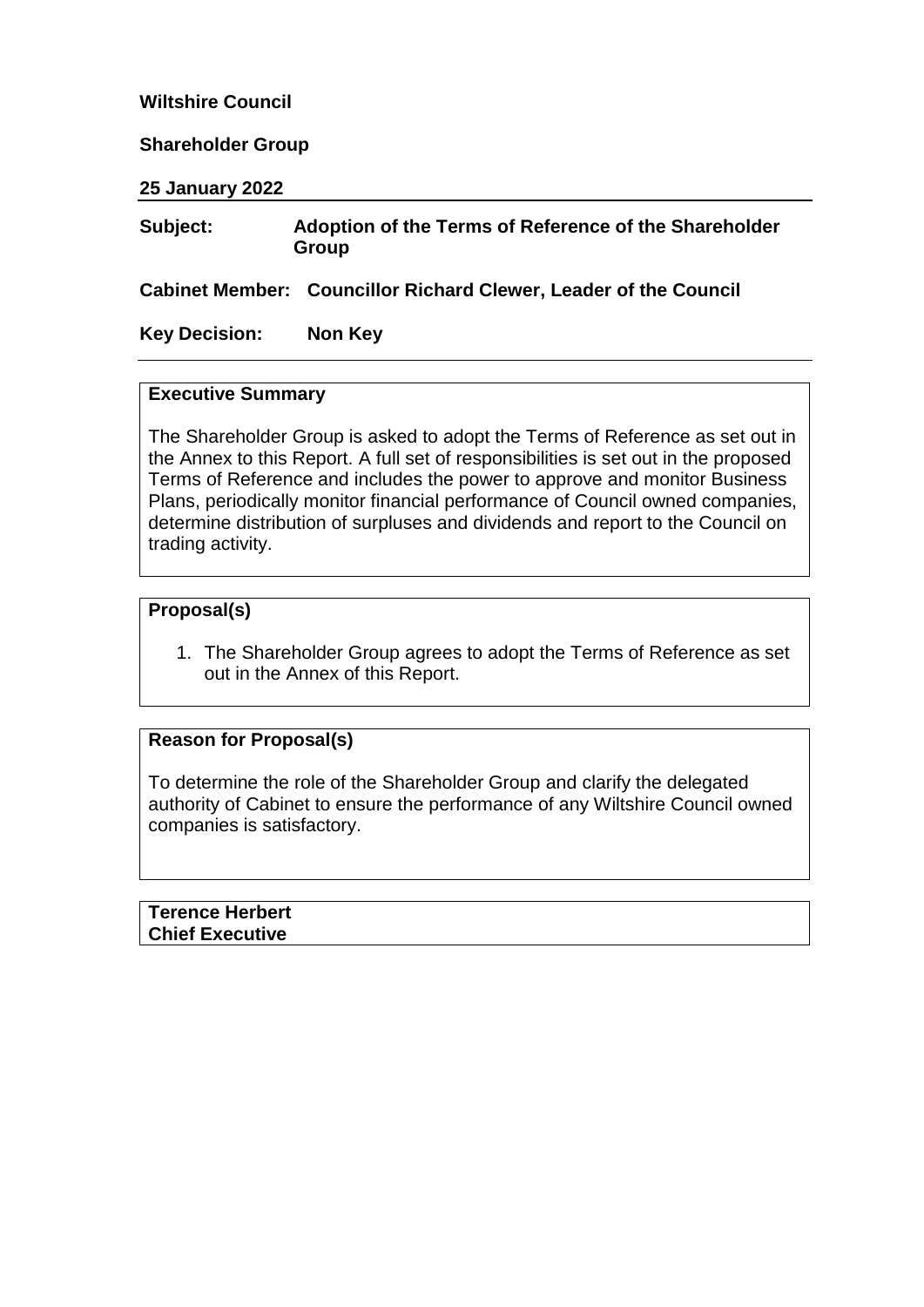**Wiltshire Council**

#### **Shareholder Group**

**25 January 2022**

**Subject: Adoption of the Terms of Reference of the Shareholder Group** 

**Cabinet Member: Councillor Richard Clewer, Leader to the Council**

**Key Decision: Non Key** 

## **Purpose of Report**

1. The Leader under delegated executive authority approved the establishment of a sub-committee of Cabinet to be known as the Shareholder Group having asked for Cabinet's view at a meeting on 27 September 2021.

#### **Relevance to the Council's Business Plan**

2. The proposals in this Report support the Business Plan 2017-2027 priority of Growing the Economy and the goal of more affordable homes to rent and buy. The report also reflects our commercialism as an innovative and effective Council.

## **Background**

- 3. Cabinet commissioned a governance review into the Stone Circle companies which are 100% owned by Wiltshire Council.
- 4. One of the recommendations of that governance review was to establish a Shareholder Group; a sub-committee of Cabinet which is responsible for exercising Wiltshire Council's role as shareholder in any company which it is owns in whole or in part and is limited by shares.
- 5. Authority was delegated to the Director of Legal & Governance, in consultation with the Leader, to make the necessary arrangements to establish the Shareholder Group with the Leader of the Council as Chair and two other Cabinet Members as members with the option to co-opt external expertise to enable the Shareholder Group (after consideration of performance reporting by CLT and Scrutiny) to conduct its role on behalf of the shareholder.
- 6. At its first meeting, the Shareholder Group is asked to consider and approve the proposed Terms of Reference annexed to this Report. The Terms of Reference sets out the roles and responsibilities of the Shareholder Group.

# **Main Considerations for the Council**

7. The Shareholder Group will act with delegated authority of Cabinet to ensure the performance of any Wiltshire Council owned companies is satisfactory.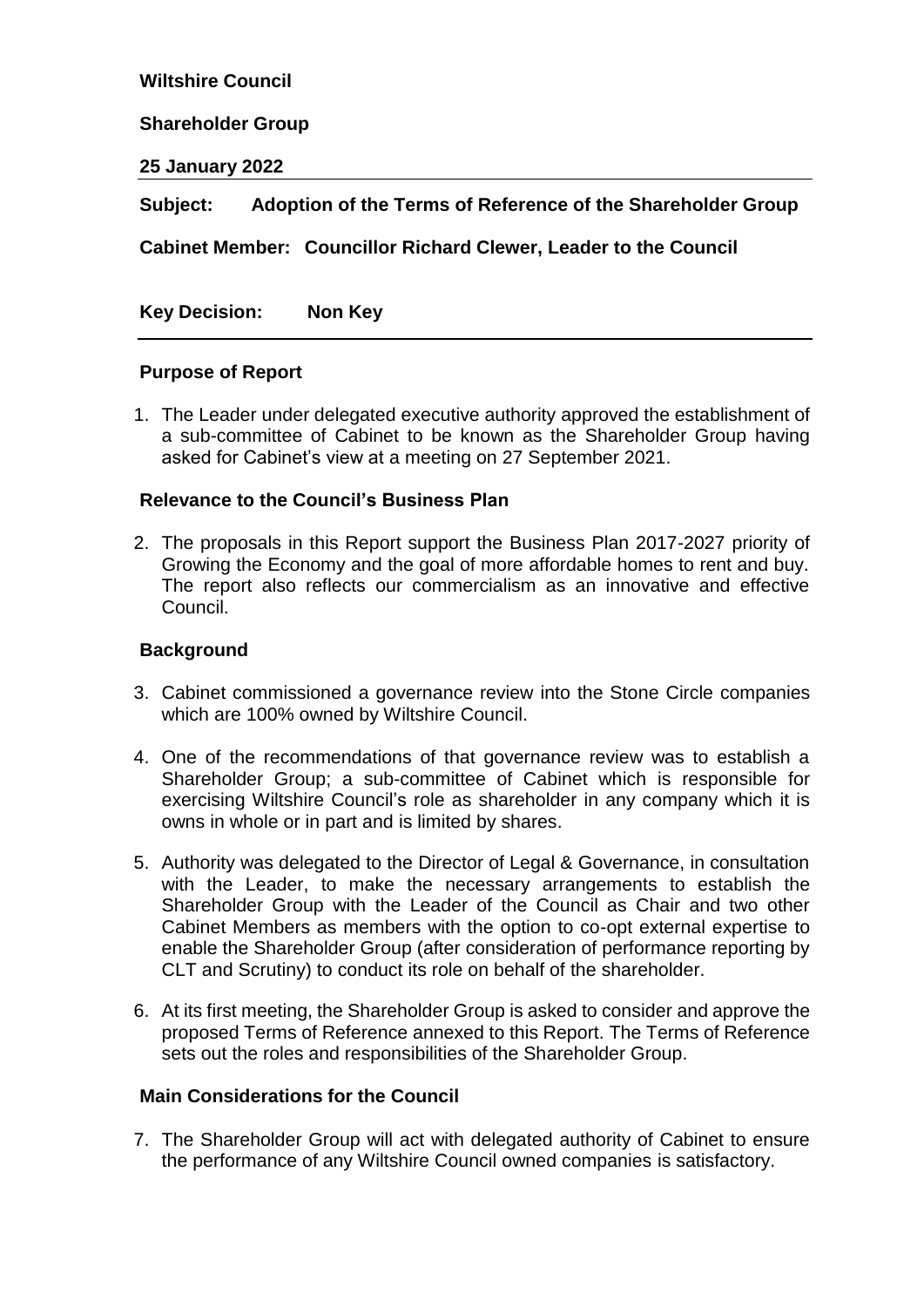- 8. The Directors of the Companies will remain responsible for the day-to-day operation of each Council owned Company. The Shareholder Group will not have operational control over Council owned Companies.
- 9. A full set of responsibilities is set out in the proposed Terms of Reference and includes the power to approve and monitor Business Plans, periodically monitor financial performance of Council owned companies, determine distribution of surpluses and dividends and report to the Council on trading activity.
- 10.The Terms of Reference draws in examples of best practice and the experience in other Councils with trading companies. It also takes into consideration the existing arrangements in place with the Stone Circle companies and the responsibilities of the Council as shareholder as set out in governance documents.

# **Overview and Scrutiny Engagement**

11.Select Committees will retain their scrutiny function in relation to the Shareholder Group. The Overview & Scrutiny Management Committee will be able to call the Shareholder Group to account for progress in relation to any Company for which the Council is a shareholder and any returns it is making.

## **Safeguarding Implications**

12.There are no direct safeguarding implications.

## **Public Health Implications**

13.There are no direct public health implications.

## **Procurement Implications**

14.There are no direct procurement implications.

## **Equalities Impact of the Proposal**

15.A low equalities risk score was calculated for the proposals in this report.

## **Environmental and Climate Change Considerations**

16.There are no direct environmental and climate change considerations associated with the proposals in this Report.

## **Risks that may arise if the proposed decision and related work is not taken**

17. The establishment of the Shareholder Group is required to ensure robust governance and appropriate oversight and monitoring of Council owned companies.

## **Risks that may arise if the proposed decision is taken and actions that will be taken to manage these risks**